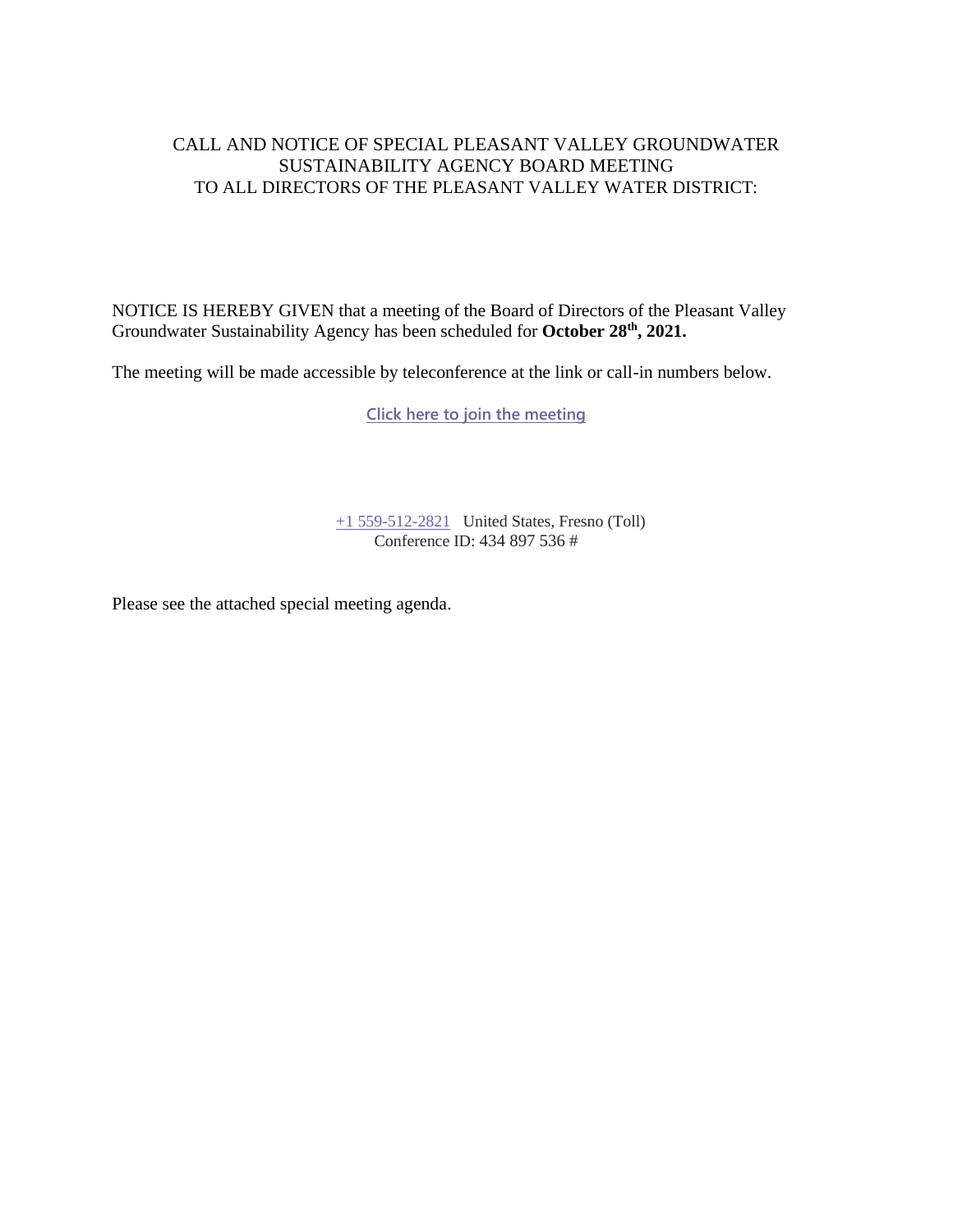

# AGENDA SPECIAL MEETING OF THE PLEASANT VALLEY GROUNDWATER SUSTAINABILITY AGENCY BOARD OF DIRECTORS

#### **The meeting will be made accessible by teleconference at the link or call-in numbers: Click here to join the meeting**

+1 559-512-2821 United States, Fresno (Toll) Conference ID: 434 897 536#

# **October 28, 2021, at 10:00 am**

# **CALL TO ORDER-PVGSA SPECIAL MEETING.**

ROLL CALL. A roll call will be executed to identify a quorum of the PVGSA Board of Directors. **A. Virtual & In person Sign In –** Due to current circumstances under Executive Order N-25-20 and to comply with SGMA requirements all meeting participants are to virtual sign in.

PUBLIC COMMENT. The Board of Directors welcomes participation in Board meetings by the public. The public may address matters under the jurisdiction of the Board that have not been included in the Agenda. However, California Law prohibits the Board from taking action on any matter that is not on the posted agenda unless the Board of Directors determines that it is an emergency or one of the other situations specified in Government Code section 54954.2. The Chairman may limit the total amount of time allocated for public testimony on particular issues for each individual speaker. Public Comment is available to anyone on the teleconference or by emailing comments to kdurham@ppeng.com. The comments will be read into the teleconference if received by email.

POTENTIAL CONFLICTS OF INTEREST. Any Board member who has a potential conflict of interest may now identify the item and recuse himself from discussing and voting on the matter. (FPPC § 87105.)

# 1. TELECONFERENCE FINDINGS

Discuss and take action on findings and arrangements needed to utilize alternative teleconference requirements during a state of emergency pursuant to Government Code Section 54953, as amended by Assembly Bill 361. Adopt Resolution.

# 2. ADJOURN TO CLOSED SESSION